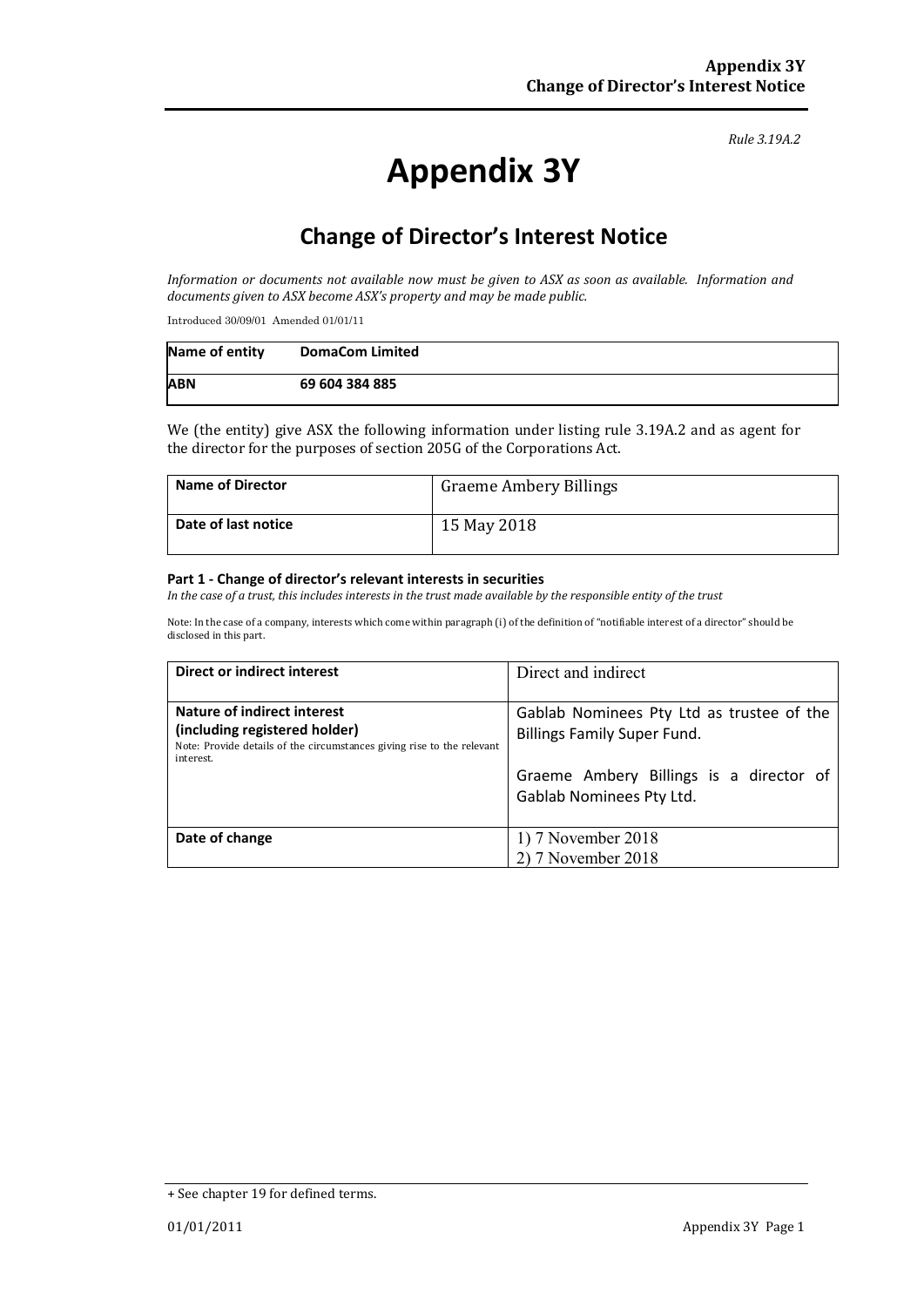| No. of securities held prior to change                                                                                                                                             | 33,333 Fully Paid Ordinary Shares held by<br>Gablab Nominees Pty Ltd as trustee of the<br>Billings Family Super Fund.<br>341,667 Fully Paid Ordinary Shares ASX<br><b>Escrowed 24 Months from Quotation</b><br>held by Gablab Nominees Pty Ltd as trustee<br>of the Billings Family Super Fund.<br>28,590 Fully Paid Ordinary Shares ASX<br>Escrowed 24 Months from Quotation held<br>directly by Graeme Ambery Billings<br>104,745 Fully Paid Ordinary Shares held |
|------------------------------------------------------------------------------------------------------------------------------------------------------------------------------------|---------------------------------------------------------------------------------------------------------------------------------------------------------------------------------------------------------------------------------------------------------------------------------------------------------------------------------------------------------------------------------------------------------------------------------------------------------------------|
| <b>Class</b>                                                                                                                                                                       | directly by Graeme Ambery Billings<br>Fully Paid Ordinary Shares                                                                                                                                                                                                                                                                                                                                                                                                    |
|                                                                                                                                                                                    |                                                                                                                                                                                                                                                                                                                                                                                                                                                                     |
| <b>Number acquired</b>                                                                                                                                                             | 1) 341,667 Fully Paid Ordinary Shares<br>2) 28,590 Fully Paid Ordinary Shares                                                                                                                                                                                                                                                                                                                                                                                       |
| <b>Number disposed</b>                                                                                                                                                             | N/A                                                                                                                                                                                                                                                                                                                                                                                                                                                                 |
| Value/Consideration<br>Note: If consideration is non-cash, provide details and estimated<br>valuation                                                                              | N/A                                                                                                                                                                                                                                                                                                                                                                                                                                                                 |
| No. of securities held after change                                                                                                                                                | 375,000 Fully Paid Ordinary Shares held by<br>Gablab Nominees Pty Ltd as trustee of the<br>Billings Family Super Fund.<br>133,335 Fully Paid Ordinary Shares held<br>directly by Graeme Ambery Billings                                                                                                                                                                                                                                                             |
| <b>Nature of change</b><br>Example: on-market trade, off-market trade, exercise of options, issue<br>of securities under dividend reinvestment plan, participation in buy-<br>back | 1) Release from ASX Escrow in place for 24<br>Months from initial quotation. This period of<br>24 months has now passed.<br>2) Release from ASX Escrow in place for 24<br>Months from initial quotation. This period of<br>24 months has now passed.                                                                                                                                                                                                                |

<sup>+</sup> See chapter 19 for defined terms.